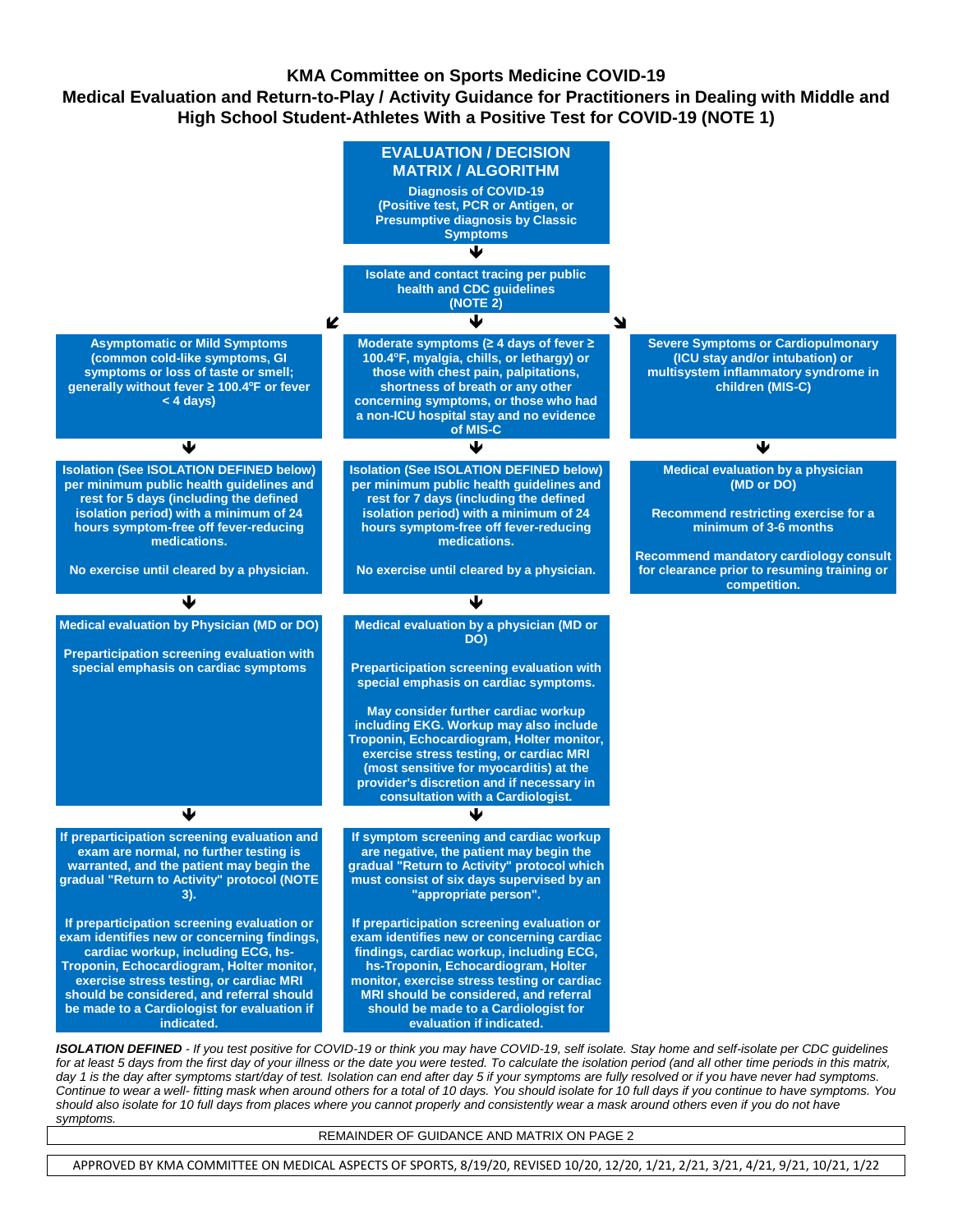#### **KMA Committee on Sports Medicine: Six-Day Return to Activity (RTA/RTP) Protocol After COVID-19 Positive Test**

Any return to play should be preceded by a gradual and progressive return to physical exertion.

Athletes should complete the progression below without the development of cardiopulmonary symptoms (chest pain, chest tightness, palpitations, shortness of breath, excessive fatigue, lightheadedness, pre-syncope, or syncope).

Monitor the student-athlete closely for the development of any symptoms during this active progression.

If any symptoms develop, the athlete should stop exertion immediately and be referred back to the evaluating physician for consideration of additional evaluation, including cardiology consultation, before resuming activity.

#### **RTA/RTP NOTES (NOTE 4)**

The treating physician may permit an athlete who is asymptomatic or has mild illness to begin the six-day RTA/RTP period prior to the end of the isolation period for participants in Golf, Archery, Bass Fishing, Bowling, Esports, Rifle Marksmanship and Trap Shooting. Any activity within the first 10 days following Day 1 as defined in the ISOLATION DEFINED on page 1 shall include appropriate wearing of a well-fitting mask per CDC guidelines.

An athlete who is Asymptomatic or has mild illness may have the return to play period reduced, at the discretion of a treating physician, after a minimum of three calendar days with full return on the fourth day. Any activity within the first 10 days following Day 1 as defined in the ISOLATION DEFINED on page 1 shall include appropriate wearing of a well-fitting mask per CDC guidelines. All others (cases that were not Asymptomatic or mild illness) should utilize the entire six-day period at a minimum.

- **Stage 1: (2-Days Minimum)** Light Activity (Walking, Jogging, Stationary Bike) for 15 minutes or less at intensity no greater than 70% of maximum heart rate. NO resistance training.
- **Stage 2: (1-day minimum)** Add simple movement activities (EG. running drills) for 30 minutes or less at intensity no greater than 80% of maximum heart rate.
- **Stage 3: (1-day minimum)** Progress to more complex training for 45 minutes or less at intensity no greater than 80% maximum heart rate. May add light resistance training.
- **Stage 4: (2-days minimum)** Normal Training Activity for 60 minutes or less at intensity no greater than 80% maximum heart rate.
- **Stage 5: Return to full activity (on the 7th calendar day)**

NOTE 1 - based on the COVID-19 Interim Guidance:Return to Sports from the American Academy of Pediatrics, 6/10/2021

NOTE 2- Congruent with KRS 160.445 (3)(c), the student-athlete who has tested positive should not be allowed to participate in any subsequent practice or athletic competition unless written clearance from a physician is provided.

NOTE 3- The Return to Activity protocol can be individualized (see Guidelines for Individualized RTP Progression) for asymptomatic athletes or those with very mild symptoms with a gradual progression of activity over the course of no shorter than 4 days at the discretion of a treating physician. "Athletes participating in low cardiopulmonary demand sports (Golf, Bowling, eSports, Bass Fishing, Archery, Rifle Marksmanship, Trap Shooting) may be able to return to practice and competition while they are completing the gradual activity progression if determined by the treating physician."

NOTE 4- RTA/RTP Protocol adapted from Elliott N, et al. Infographic. British Journal of Sports Medicine, 2020.

#### NOTE 5 – SUPERVISION OF THE STEP-WISE PROTOCOL

- Activity during the RTA/RTP protocol may be supervised by a physician, physician assistant, advanced practice registered nurse, or chiropractor (if performed within the professional's scope of practice).
- In addition, the RTA/RTP may be supervised by a school nurse or licensed or certified athletic trainer who is acting on the designation of a physician.
- In addition, the RTA/RTP may be supervised by a coach listed on the team staff provided that coach is current in his certification for both CPR/First Aid and the Safety Course as described in KRS 160.445.
- Activity during the RTA/RTP period is not to be unsupervised.

#### **REFERENCES**

- Drezner J.A., et al. (7/9/2020, updated August 2021). "Cardiopulmonary Considerations for High School Student-Athletes During the COVID-19 Pandemic: NFHS-AMSSM Guidance Statement." available a[t https://www.nfhs.org/media/4860120/updated-2021-nfhs-amssm-guidance-statement](https://www.nfhs.org/media/4860120/updated-2021-nfhs-amssm-guidance-statement-on-cardiac-considerations-with-covid-19-final-8-17-21.pdf)[on-cardiac-considerations-with-covid-19-final-8-17-21.pdf.](https://www.nfhs.org/media/4860120/updated-2021-nfhs-amssm-guidance-statement-on-cardiac-considerations-with-covid-19-final-8-17-21.pdf)
- "COVID-19 Interim Guidance: Return to Sports and Physical Activity" (9/20/21), available at [https://www.aap.org/en/pages/2019-novel-coronavirus](https://www.aap.org/en/pages/2019-novel-coronavirus-covid-19-infections/clinical-guidance/covid-19-interim-guidance-return-to-sports/)[covid-19-infections/clinical-guidance/covid-19-interim-guidance-return-to-sports/](https://www.aap.org/en/pages/2019-novel-coronavirus-covid-19-infections/clinical-guidance/covid-19-interim-guidance-return-to-sports/)
- Maron, Barry; Zipes, Douglas; and Kovacs, Richard (2015), Eligibility and Disqualification Recommendations for Competitive Athletes With Cardiovascular Abnormalities: Preamble, Principles, and General Considerations, Available Free online at: <https://www.ahajournals.org/doi/full/10.1161/CIR.0000000000000236>

*Disclaimer: This document is provided for physicians who may evaluate and treat student-athletes diagnosed with COVID-19 infection. The information contained herein is based on the compilation and summary of expert recommendations of national and international sports medicine organizations.*

*The Kentucky Medical Association (KMA) is not engaged in rendering medical advice or professional services and expresses no opinion as to the feasibility, applicability, or impact to your particular practice. References and links to third parties do not constitute an endorsement or warranty by the KMA, and KMA hereby disclaims all express and implied warranties of any kind. The information is not intended or implied to be a substitute for professional medical advice, diagnosis, or treatment. Instead, appropriate professional judgment, consultation with specialists and other resources,*  independent verification, and individualization of patient care should guide physicians in patient diagnosis and treatment decisions. Therefore, the use of *this information is voluntary, and reliance on it should only be undertaken after an independent review of its accuracy, completeness, efficacy, and timeliness.*

#### REMAINDER OF GUIDANCE AND MATRIX ON PAGE 1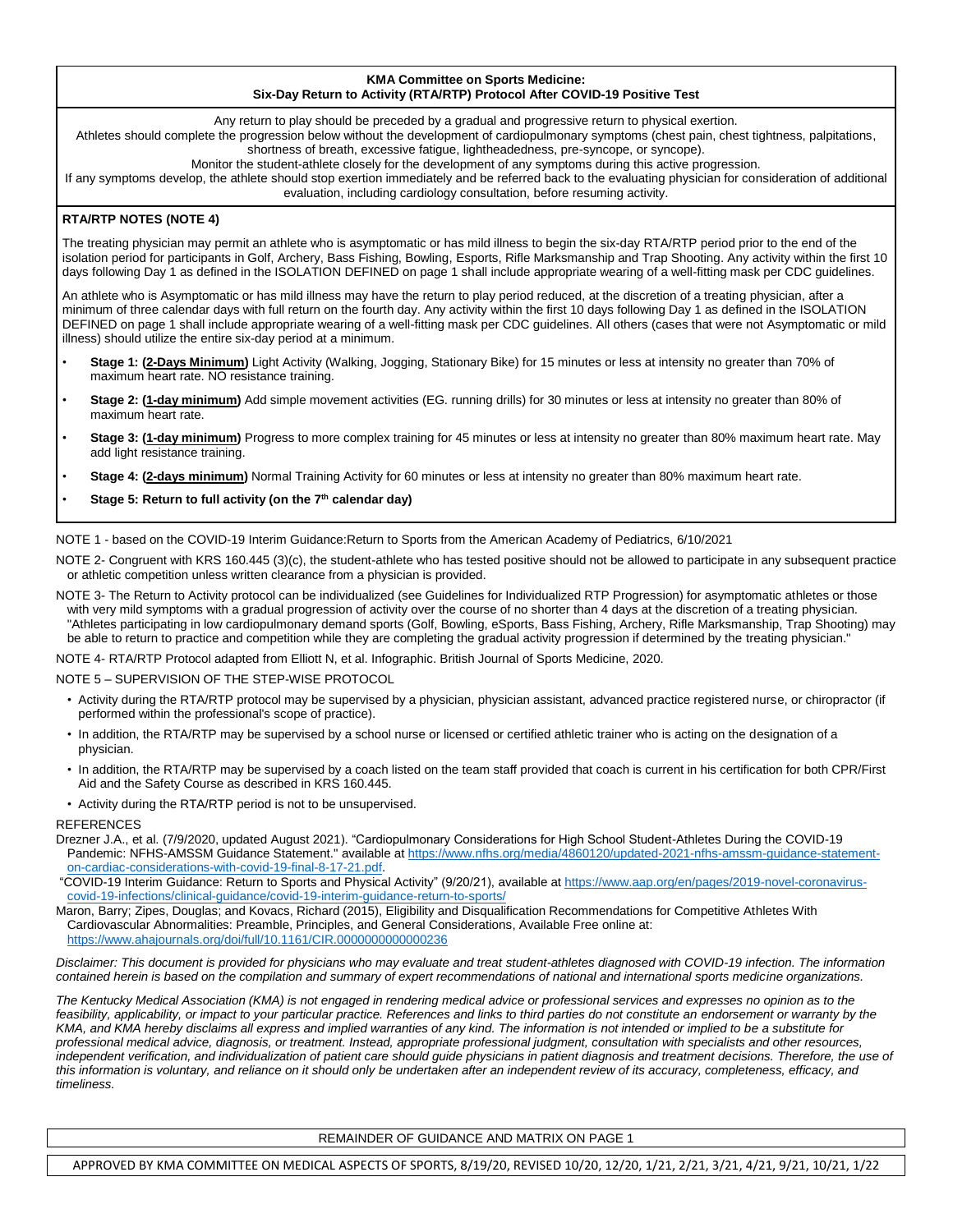

**KHSAA COVID-19 Return to Activity Form**

*(as recommended by the KMA Committee on Medical Aspects of Sports for use by an MD or DO)*

**If an athlete has tested positive or was presumed positive for COVID-19 based on symptoms, he/she should adhere to the periods of isolation as detailed on page 1 of "Medical Evaluation and Return-to-Play / Activity Guidance for Practitioners in Dealing with Middle and High School Student-Athletes With a Positive Test for COVID-19." with all time periods starting as in ISOLATION DEFINED below. He/she should be cleared for progression back to activity by a physician (MD/DO). Any return to activity should follow the recommended Return to Activity (RTA/RTP) progression described in the Return to Play Activity Guidance.**

|  | <b>Athlete's Name:</b> |  |
|--|------------------------|--|
|  |                        |  |

# **THIS RETURN TO ACTIVITY (PLAY) IS TO BE BASED ON TODAY'S EVALUATION**

**\_\_\_\_\_\_\_\_\_\_\_\_\_\_\_\_\_\_\_\_\_\_\_\_\_\_\_\_\_\_\_\_\_\_\_\_\_\_\_\_\_\_\_\_\_\_\_\_\_\_\_\_\_\_\_\_\_\_\_\_\_\_\_\_\_\_\_\_\_\_\_\_\_\_\_\_\_\_\_\_\_\_\_\_\_\_\_\_\_\_\_\_\_\_\_\_\_\_\_\_\_\_\_\_\_\_\_\_\_\_**

**Ate of Positive COVID-19 Test:** 

Date of Evaluation:

# **Criteria to return to be completed by MD or DO. (Please check below as applies)**

The required period(s) of isolation within the ISOLATION DEFINED section below have been completed.

❑ All symptoms (cough, shortness of breath, fever (≥100.4F), etc.) have resolved for at least 24 hours for mild cases or <sup>7</sup> days for moderate cases without the use of fever-reducing medication AND

The athlete was not hospitalized due to the COVID-19 infection.

| PLUS Cardiac screen negative for myocarditis/myocardial ischemia (All answers below are to be NO) |            |  |     |  |  |
|---------------------------------------------------------------------------------------------------|------------|--|-----|--|--|
| Chest pain/tightness with exercise                                                                | YFS        |  | NO. |  |  |
| Unexplained Syncope/near syncope                                                                  | YFS        |  | NO  |  |  |
| Unexplained/excessive dyspnea/fatigue w/exertion                                                  | <b>YFS</b> |  | NO  |  |  |
| New palpitations                                                                                  | <b>YES</b> |  | NO  |  |  |
| Heart murmur on exam                                                                              | YFS        |  | NO  |  |  |

**NOTE: If any cardiac screening question is positive OR if the athlete had greater than mild symptoms as described in the "Medical Evaluation and Return-to-Play / Activity Guidance for Practitioners in Dealing with Middle and High School Student-Athletes With a Positive Test for COVID-19", current recommendations are that a return-to-play decision should be made in consultation with a cardiologist. See algorithm for more information.**

**\_\_\_\_\_\_\_\_\_\_\_\_\_\_\_\_\_\_\_\_\_\_\_\_\_\_\_\_\_\_\_\_\_\_\_\_\_\_\_\_\_\_\_\_\_\_\_\_\_\_\_\_\_\_\_\_\_\_\_\_\_\_\_\_\_\_\_\_\_\_\_\_\_\_\_\_\_\_\_\_\_\_\_\_\_\_\_\_\_\_\_\_\_\_\_\_\_\_\_\_\_\_\_\_\_\_\_\_\_\_**

#### **Recommendation of the Physician. (Please check below as applies)**

| The athlete is a participant in a low cardiopulmonary demand sports (Golf, Archery, Bass Fishing, Bowling, Esports, Rifle<br>Marksmanship, Trap Shooting) and is asymptomatic or has mild illness and may begin the six-day RTA/RTP prior to the end of the<br>isolation periods as described in ISOLATION DEFINED. |  |  |  |  |
|---------------------------------------------------------------------------------------------------------------------------------------------------------------------------------------------------------------------------------------------------------------------------------------------------------------------|--|--|--|--|
| The athlete is Asymptomatic or has mild illness (i.e., in Evaluation / Decision Matrix / Algorithm) and may be permitted to return to<br>play on the 4th day of the return to play protocol at the discretion of a physician signing this form.                                                                     |  |  |  |  |
| The athlete is not asymptomatic or did not have a mild illness and IS cleared to start the six-day return to activity procedures<br>(RTA/RTP) and is to complete the entirety of the protocol at the discretion of the physician signing this form.                                                                 |  |  |  |  |
| The athlete HAS NOT satisfied the above criteria and IS NOT cleared to return to activity                                                                                                                                                                                                                           |  |  |  |  |
| <b>Medical Office Information (Please Print/Stamp):</b><br>Evaluator's Name:                                                                                                                                                                                                                                        |  |  |  |  |
| Evaluator's Address:                                                                                                                                                                                                                                                                                                |  |  |  |  |
| Office Phone                                                                                                                                                                                                                                                                                                        |  |  |  |  |
| Evaluator's Signature:                                                                                                                                                                                                                                                                                              |  |  |  |  |
| The athlete is approved for Full Participation by School Personnel after completing the RTA/RTP<br><b>Principal or Designated</b><br>Representative Signature:                                                                                                                                                      |  |  |  |  |

*RTA/RTP Procedure adapted from Elliott N, et al. Infographic. British Journal of Sports Medicine, 2020.*